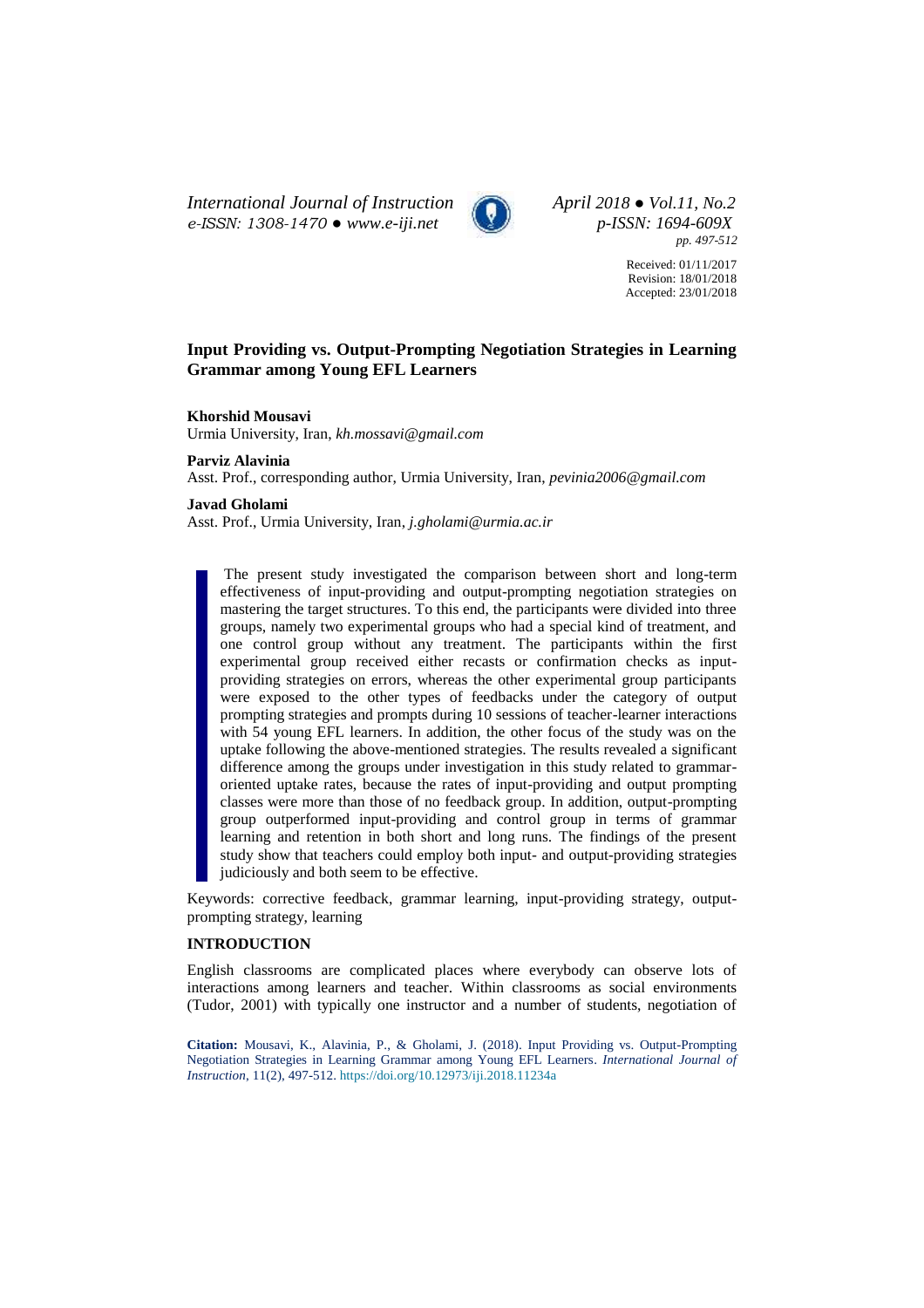meaning and form to gain acquisition is of prime importance. As a matter of fact, negotiation strategies and interaction in instructional settings are embedded into the vast area of error treatment or corrective feedback (CF) in communicative-oriented contexts.

Simultaneous with the history of error treatment, from the survey of various approaches and methods in Second Language Acquisition (SLA) research, the history of interaction in meaning-focused instructions gained significant importance in learning a second language (L2). Among the scholars who studied the role of interaction, a reference can be made to Hatch (1978) who focused narrowly on the role of input as well as interaction. She claimed (1978, p.404, as cited in Ellis, 2008): "One learns how to do conversations, one learns how to interact verbally, and out of this interaction syntactic structures are developed". Long (1981, 1983, 1996) continued Hatch's studies and became well-known by his *interaction hypothesis.*

The hypothesis claims when L2 learners interact with each other or with native speakers, they try to use a series of interactional techniques and adjustments to make the communication comprehensible and to negotiate the meaning (Schmitt, 2002) through comprehension checks, confirmation checks and repetition. In two versions of interaction hypothesis (early and later versions), Long simply postulated a role for comprehensible input but in the later version, he was more faithful to the earlier work of Hatch in which he acknowledged that interaction can facilitate acquisition by assisting learners' L2 production. The later version of the hypothesis has also been closely associated with another construct- *focus on form* or FonF (Ellis, 2008) as a basis for attention to the linguistic forms within meaning-oriented activities (Long, 1991) in which activities, negotiation exchanges are accomplished through negotiation strategies (Ellis, 2008) that can be classified in terms of being explicit and implicit (Ellis, Leowen & Erlam, 2006) or input providing and output-prompting (Ellis, 2008).

Based on the above-mentioned taxonomy, recasts and confirmation checks as corrective feedback types have fallen in the area of input providing negotiation strategies since they provide learners with input, and the other types of feedback strategies i.e., clarification request, elicitation, repetition, explicit correction, metalinguistic feedback, labelled prompts (Lyster, 2004), are subcategorized into the big category of outputprompting strategies. Input providing and output-prompting strategies under the category of recasts and prompts have been studied from the heydays of error treatment up to the present time by different researchers (Kamiya, 2015; Lyster, 2004; Takahashi, 2014; Yang & Lyster, 2010).

Nevertheless, there are still some aspects of different feedback types such as input providing and out-put-prompting strategies which have been neglected to a large extent. This study explored the effectiveness of input providing versus output-prompting negotiation strategies on grammatical gains of young EFL learners in the short and long run. In addition, the study was an attempt to explore the existence of any significant difference in the grammar-oriented uptake rates (immediate response to CF) following input providing and output-prompting negotiation strategies in Iranian young EFL learners' classes.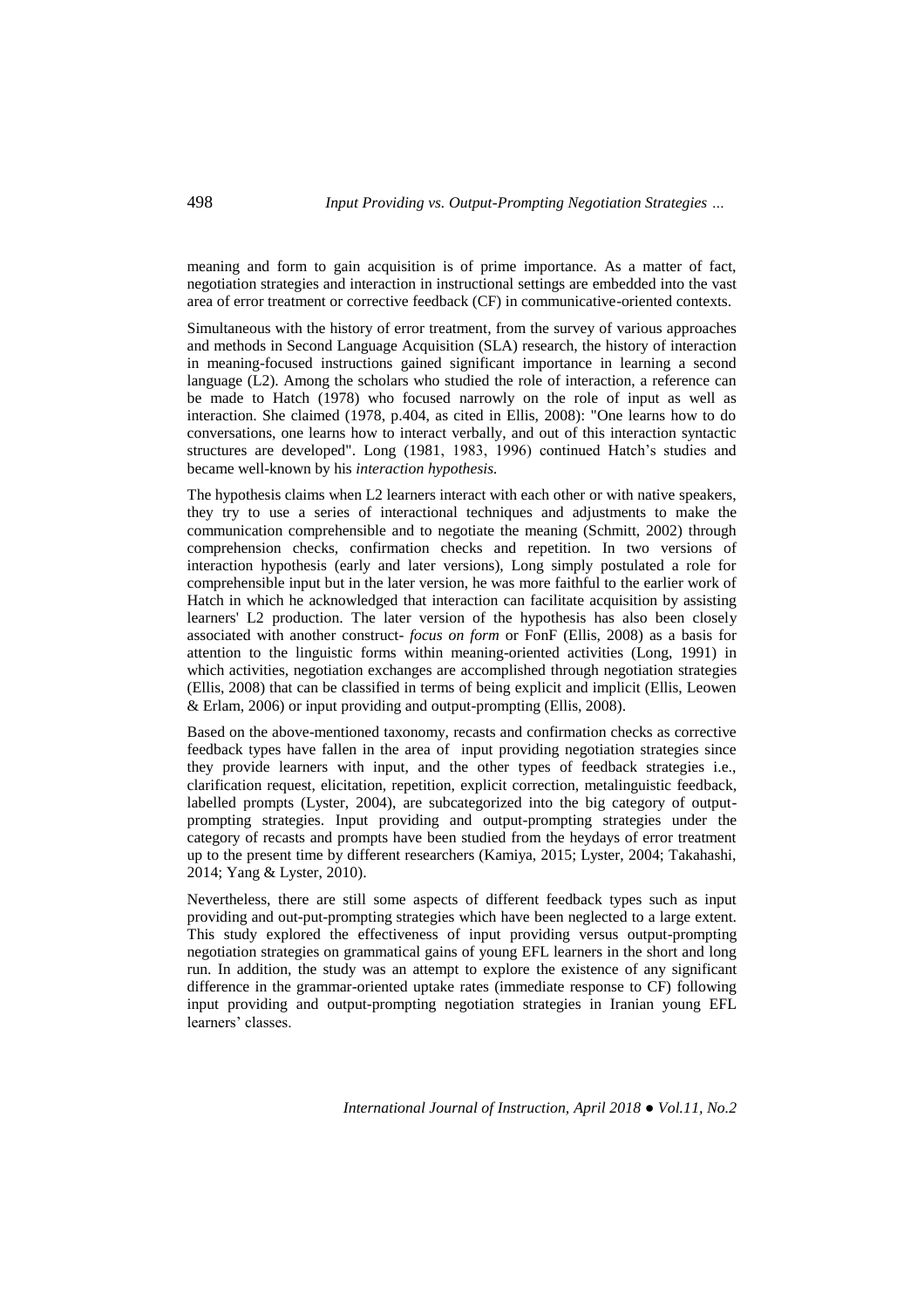# **LITERATURE REVIEW**

#### **Input-providing negotiation strategies**

Corrective feedback is regarded as a vital part of form-focused instruction (FFI) when the teacher tries to react against the learners' committed errors. When the teacher responds to the students orally, it is regarded as "Oral CF" (Gooch, Saito & Lyster, 2016). There is a bulk of research investigating the CF types to bold the effectiveness of one type over the others within the processes of SLA (they mostly have focused on recasts versus prompts). In the current study recasts and confirmation checks were equated with input-providing negotiation strategies and prompts were equated with output prompting negotiation strategies. Recast is an input-based corrective feedback and the learners are provided with some correct forms of input and the learners are not pushed to modify the incorrect responses and they are not supposed to produce a correct form of output (Rassaei, 2015).

In terms of the first category, some studies have looked at recasts from different perspectives such as intensive and extensive recasts, but their effectiveness is still fraught with uncertainty (Ammar & Spada, 2006; Erlam & Loewen, 2010; Goo, 2012; Kamiya, 2014; Loewen & Nabei, 2007; Loewen & Philp, 2006; Maftoon & Kolahi, 2009; Rassaei, 2015). For instance, Kamiya (2014) in a study explored the effectiveness of intensive and extensive recasts on the acquisition of a planned target structure with 44 ESL language learners. The experimental groups had intensive recasts on errors regarding unreal conditional sentences for the first group, and extensive recasts regarding all the committed errors for the second group. The findings of the study showed that the experimental groups had higher performances with better improvements in the accuracy levels juxtaposed with the control group.

# **Output prompting negotiation strategies**

In terms of the second category or output prompting strategies, lots of studies (e.g., Gholami & Aliyari, 2016; Loewen & Philp, 2006; Lyster, 2004; Lyster & Izquierdo, 2009) have been conducted so far both in ESL and EFL contexts.

From the chronological point of view, form-focused instruction, and its effect on French immersion young learners' acquisition of grammar across gender was explored by Lyster (2004). It was found in his study that prompts provided a better situation for the learners in order to significantly get better promotions juxtaposed with recasts. It is worth mentioning that prompts were of higher values in written format but not in oral forms. He noticed that the nature of the tasks causes the level of promotion to happen for oral production (which is less than written production).

In another study by Yang and Lyster (2010), different impacts of prompts, recasts, and non-CF were compared and contrasted regarding regular and irregular past-tense by Chinese EFL students. The results of the administered tests indicated that the scores of prompt groups outperformed in comparison with recast groups when using the past tense forms under investigation in the study. Similar impacts were seen for both recasts and prompts when the accuracy of the learners was the focus of the study. In contrast,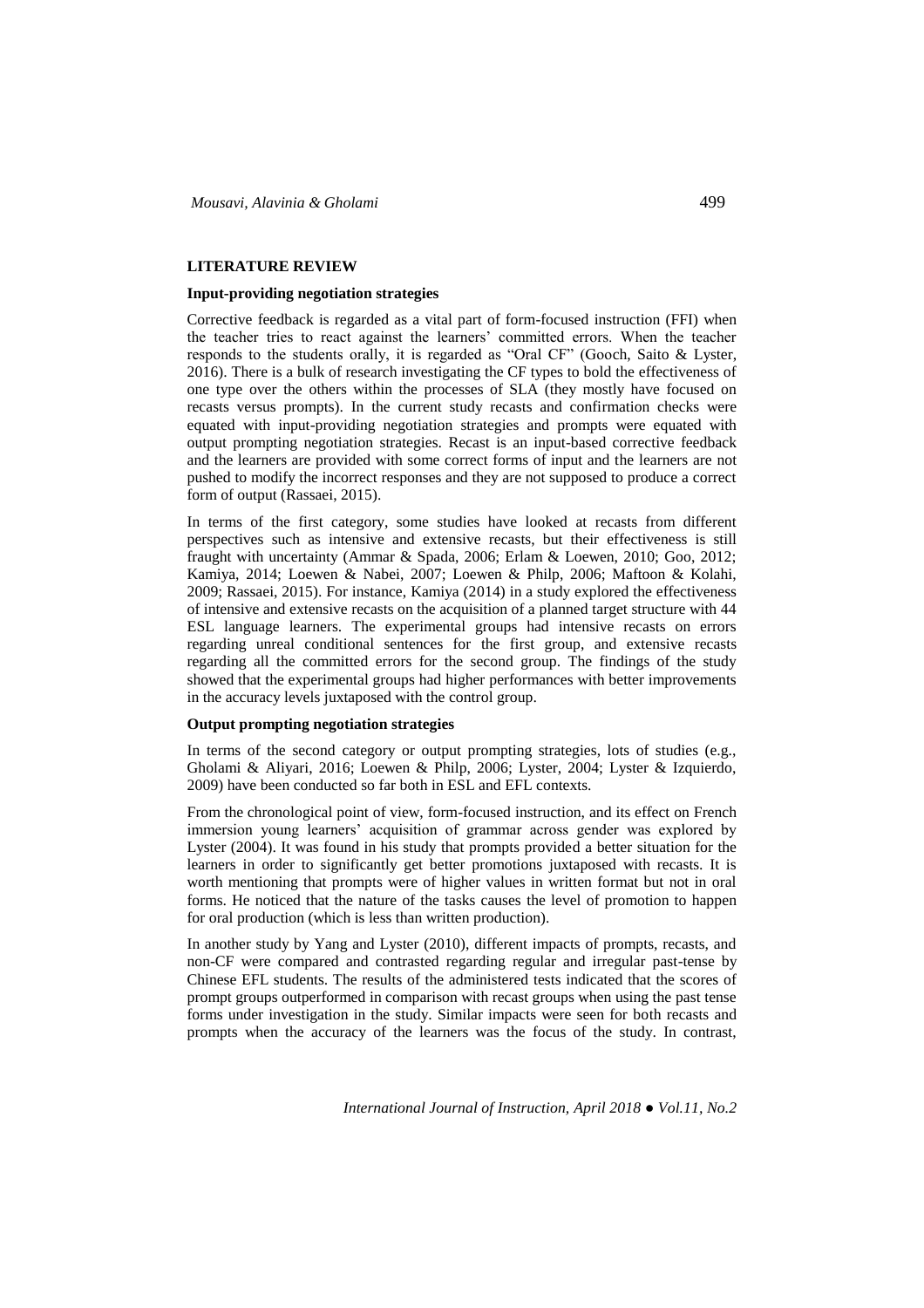Ammar and Spada's study (2006) showed that the effectiveness of recasts and prompts was affected by the students' pretest scores. That is, when they had higher scores in their pretest, recast were found to be as effective as prompts, but by the time their pretest scores were in a lower position, and prompt groups outperformed the recast groups.

Form-focused instruction has been investigated by many scholars (e.g. Ellis, 2012; Lyster, Saito & Satio, 2013; Sheen, 2011). They concordantly reached a similar result that CF was highly effective juxtaposed with classes without CF. In the same vein, the language learners were also reluctant to omit CF in their classes; they also preferred prompts over recasts (Doughty & Varela, 1998).

From this brief overview of the literature and to the best knowledge of the researcher, no study has compared the effectiveness of input providing negotiation strategies with output-prompting negotiation strategies. Therefore, our knowledge of the effectiveness of these types of FFI is premature. Therefore, to provide us with more information about the effectiveness of input providing negotiation strategies with output prompting negotiation strategies and to contribute to EFL teachers' understanding of the potential differential effects of those methods on grammatical gains of young learners, the present study attempted to investigate the effectiveness of these two approaches in an EFL context. To this end, it made use of short-term and long-term retention measurements to provide us with more fruitful findings. In addition, it explored the rates and frequencies of observational uptake moves occurring after input-providing and output-prompting strategies in young learners' classrooms. To this end, the following research questions were formulated:

- 1. Are there any significant differences in the grammar-oriented oral uptake rates following input-providing and output-prompting negotiation strategies in young EFL learners' classes?
- 2. Do input-providing and output-prompting negotiation strategies have any significant effects on young EFL learners' grammar learning in short and long terms?

3. Are there any significant differences in the relative effects of input-providing and output-prompting negotiation strategies on young EFL learners' grammar learning in short and long terms?

# **METHOD**

# **Research design**

Regarding the design of the study, the mixed methods research design (qualitative and quantitative) was applied in this study. In order to collect the required quantitative and numerical data for the present study, the young learners participated in input-providing and output-prompting experimental groups as well as no feedback as control group to investigate any possible impacts of the two FFI options. Then, the young learners from groups were measured in terms of dependent variables before treatment. Very similar to all of the studies containing treatment, input-providing and output prompting strategies were given to learners as treatments in experimental groups to measure the effectiveness of those negotiation strategies while the control group receives placebo (Büyüköztürk, et al., 2009).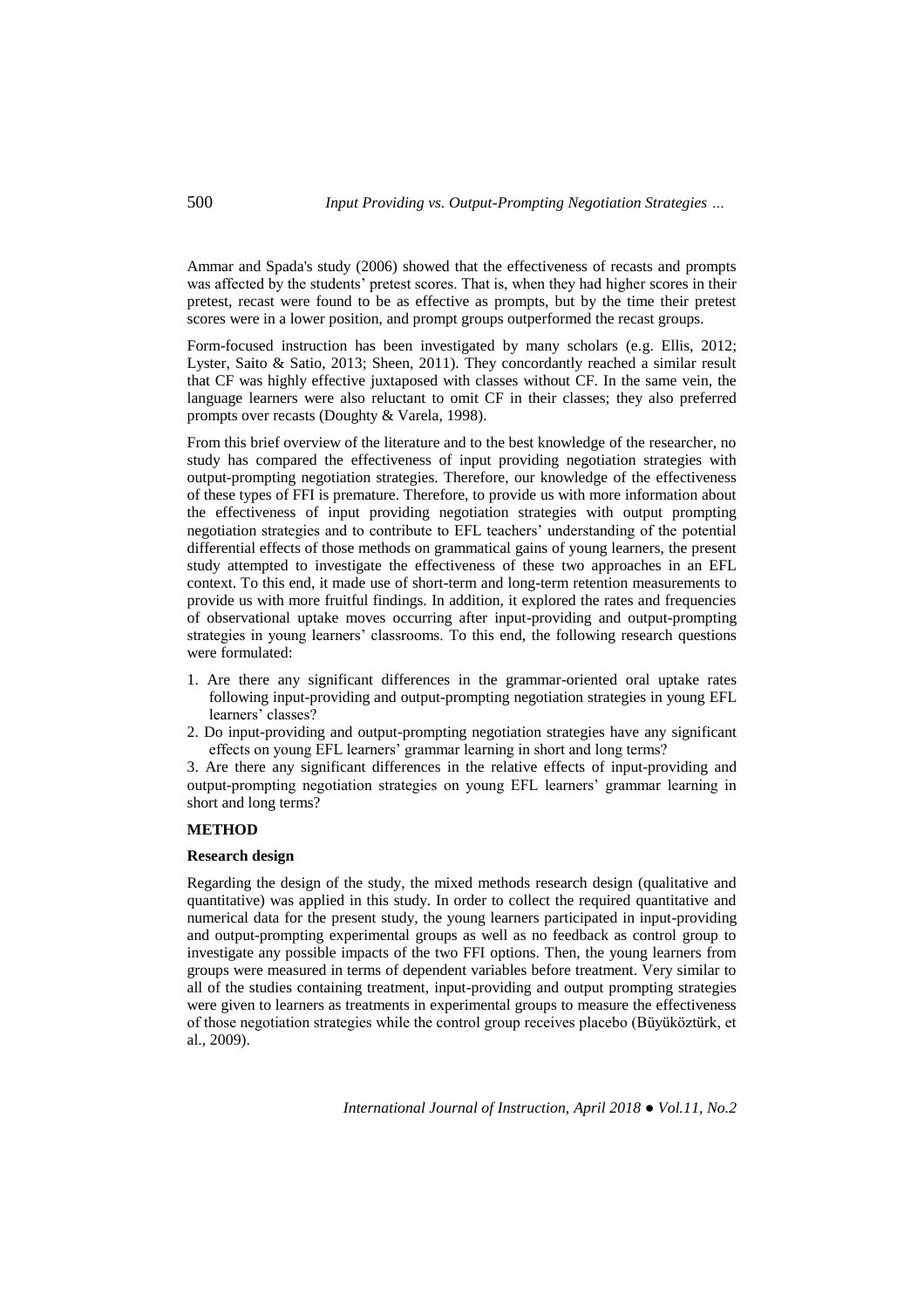For the aim of gathering qualitative data, the data contained learner-teacher formfocused episodes within each error-treatment move, and learners' immediate response to their teachers' corrective feedback coded as uptake were collected by the researcher after audio-recording of the classes and transcribing uptake moves. This section of data collection goes back to research question number one which was an attempt to investigate the existence of any significant difference in the grammar-oriented uptake rates following input providing and output-prompting negotiation strategies in Iranian young EFL learners' classes.

#### **Participants**

The sample of the current study consisted of approximately 64 learners with elementary level of proficiency studying at a private Language Institute in Iran, Tabriz. The participants were female learners ranging in age from 9 to 13 with Turkish as their L1. Subsequent to running the homogeneity test, the researchers divided the remaining participants (54 students) to three experimental groups as well as a control group. Furthermore, three experienced female teachers within the board of the institute were selected as the instructors of the classes. The teachers received instruction from the researchers on what and how to give feedback based on the classes they were teaching. It is worth mentioning that the students were selected by convenience sampling and based on availability.

#### **Data collection instruments**

In order to achieve the goals of the study, various instruments were used by the researchers: Young Learners English (YLE) proficiency test to homogenize EFL learners' level of language proficiency, pretest, immediate posttest and delayed posttest to investigate the short-term and long-term effectiveness of the treatment and audiorecording of classrooms to gather more valuable data from the classes regarding the observable uptake.

Initially, a proficiency test was run in order to check the learners' general English knowledge. For the aim of the study, YLE movers was selected. The test was administrated two sessions before the onset of the study. After scoring the results of YLE, with the criterion of one standard deviation plus and minus the mean, 54 female EFL learners were chosen as the final participants of the study from the total of 64 learners and 10 of them were dropped due to their high or low scores in the test.

The other instrument in the current study was a pretest to check the young learners' knowledge of the target features and to see if there was a significant difference among them with regard to their knowledge of the target features that were covered in the classroom. Immediate posttest and delayed posttest were the other data collection tools for measuring the short-term effectiveness and long-terms retention of input-providing and output-prompting strategies on grammar learning. In this study, the focus was on the grammatical points and the textbook under study (Hip Hip Hooray (1B)) contains different grammatical points such as yes/no questions, wh-questions, prepositions, and do/does questions. Based on the content of the textbook and the grammar points covered during treatment, the tests were designed. The tests were the same in order to ensure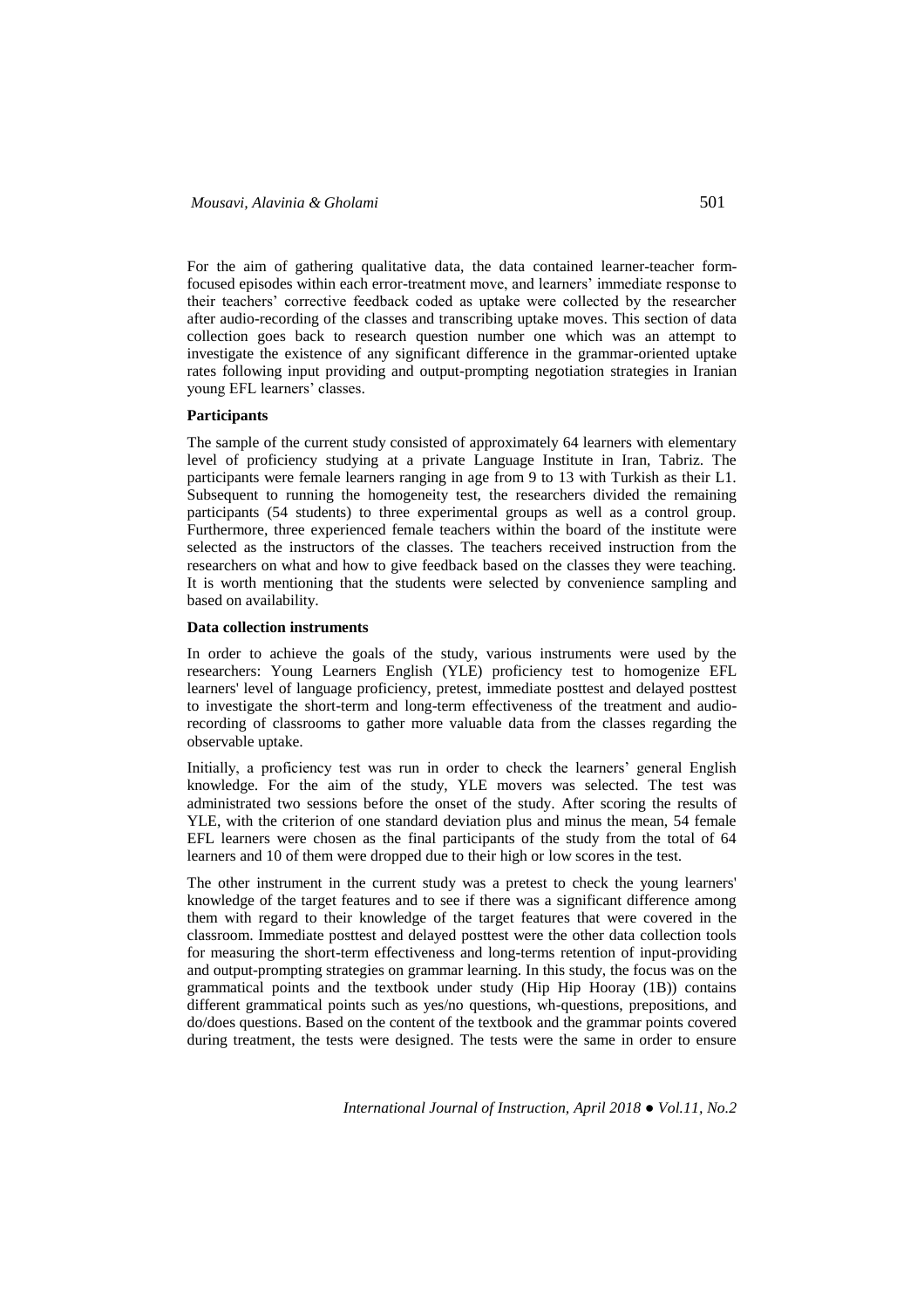comparability. They were in the form of both multiple-choice and recognition test (Part A) and written test and production test (Part B) with 20 items in multiple-choice format from the three grammatical rules that were covered in the treatment, 10 written items in the form of completion task and 10 items from the previous semesters with which the students already were familiar, but the researcher did not regard the scores for those 10 items. The total number of items in the tests was 40 and the allotted time for tests was 45 minutes. Considering the important role of validity, the test had been expert-judged by three experts in the assessment board of the institute. The panel of experts reported acceptable validity. The reliability of the test was reported to be .79.

Finally, the classes were audio-recorded by the researcher to obtain the observableuptakes after input-providing and output-prompting strategies as reactions to learners' errors. The data contained learner-teacher form-focused episodes within each errortreatment move as well as learners' immediate response to their teachers' feedbacks in the form of input-providing and output-prompting strategies coded as uptake.

The following extracts from the study clarify the explanations. The first extract was taken from input-providing group which led to uptake.

*Extract 1:* T: how old is your brother? S: I have 35 years old. T: your brother [rising tone] T: he is 35 [uptake]

In this extract, the teacher in input-providing treatment class asks a question and in response to students' erroneous production, she uses a rising tone as a trigger to warn the student of the error and finally in the last move, the uptake happens successfully by the student. The second extract was chosen from output-prompting classroom again with uptake move.

*Extract 2:*  T: Parastoo, when do you go home? S: I go home by car T: When do you go home? S: oh yes...I go home at 1 o'clock.

In this extract, the teacher uses the strategy of repetition and puts high stress on the word 'when' to attract the attention of the learner to the occurrence of error. As a result of attention getting, the learner understands the existence of error and corrects her own error with the uptake.

#### **Procedure**

The present study was an attempt to investigate any possible effects of input-providing and output-prompting FFI on learners' grammatical gains in young classes. The grammatical points to be tapped in this study included yes/no questions, wh-questions and prepositions that were covered in the textbook under study for the young EFL learners*.* Two weeks before the beginning of the study, students were homogenized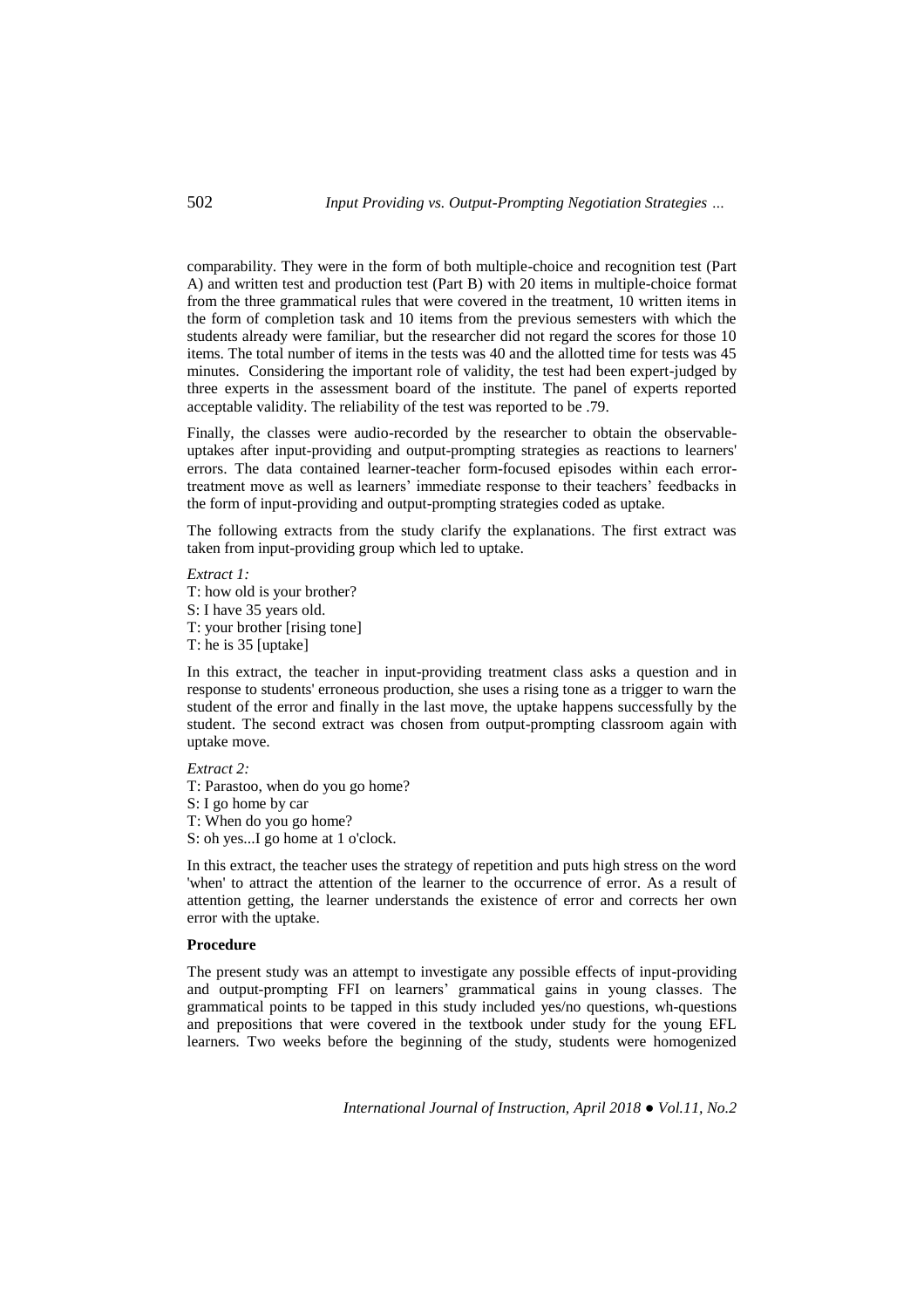based on the scores of YLE movers as one of the three tests of Cambridge English. The test that contains clear and lively pictures to test students' proficiency in different skills such as listening and reading was used since it is a suitable test for young learners with low level of proficiency in general English. The criterion for homogeneity of the learners was their scores based on one standard deviation above and below the mean. After this phase, In order to investigate any possible impacts of the two FFI options, the 54 homogenized learners from the total of 64 young learners were divided into three groups randomly. Accordingly, there were two experimental groups and one control group. These three groups of learners were instructed by experienced teachers with more than 8 years of teaching.

The experimental groups received either input-providing FFI or output-prompting FFI in correcting young learners' special grammatical errors such as yes/no questions occurring during teacher-learner interactions. The participants in the control group, however, received instruction in the form of no feedback on the errors occurring in the target forms. After homogenizing the learners, they were pretested by a grammar pretest as explained above in an isolated session before treatment. The time limit for the pretest was 45 minutes. The treatment started for 10 sessions after these phases. The process for treatment in the groups under study was as follows:

In the input-providing FFI group, the instruction on the target structures was embedded into communicative tasks. The young learners engaged in communicating with each other, and the teacher carefully observed them and provided them with corrective feedback through input-providing FFI on their errors in using the target structures. Corrective feedback through input-providing FFI means that learners' errors on the grammatical points taught at the classroom were corrected just by either recasts or confirmation checks that fall in the area of input-providing negotiation strategies since they are providing learners with input and not output (Ellis, 2016). There are a number of ways to categorize recasts; one of them is intensive and extensive recasts (Kamiya, 2015). According to Ellis (2001), intensive recasts occur when the target structure is planned in the lesson, and learners are likely to receive feedback so many times on a single, pre-selected structure. In contrast, extensive recasts occur when no target structure is selected by the teacher or researcher; nevertheless, learners receive feedback on many structures that occur incidentally during instruction. Based on this taxonomy, the instructor in this study was required to use both types of recasts (intensive and extensive) as a result of reaction to young learners' ill-formed utterances. However, the researchers limited grammar instruction and the analysis of the uptake moves only to phases and moves, including yes/no questions, wh-questions and prepositions and different strategies of feedback expected to be given. In this process, the teacher using recast sometimes raised her intonation to draw students' attention to the existence of errors. As stated above, confirmation check is a type of error-correction strategy that falls in the area of input-providing negotiation strategies (Ellis, 2008). The teacher in input providing FFI group was asked to correct young learners' errors by confirmation checks in addition to recasts. In confirmation checks, the teacher asked questions like 'so, what you mean is . . .' (Hall, 2011) in order to see whether they had understood the message correctly.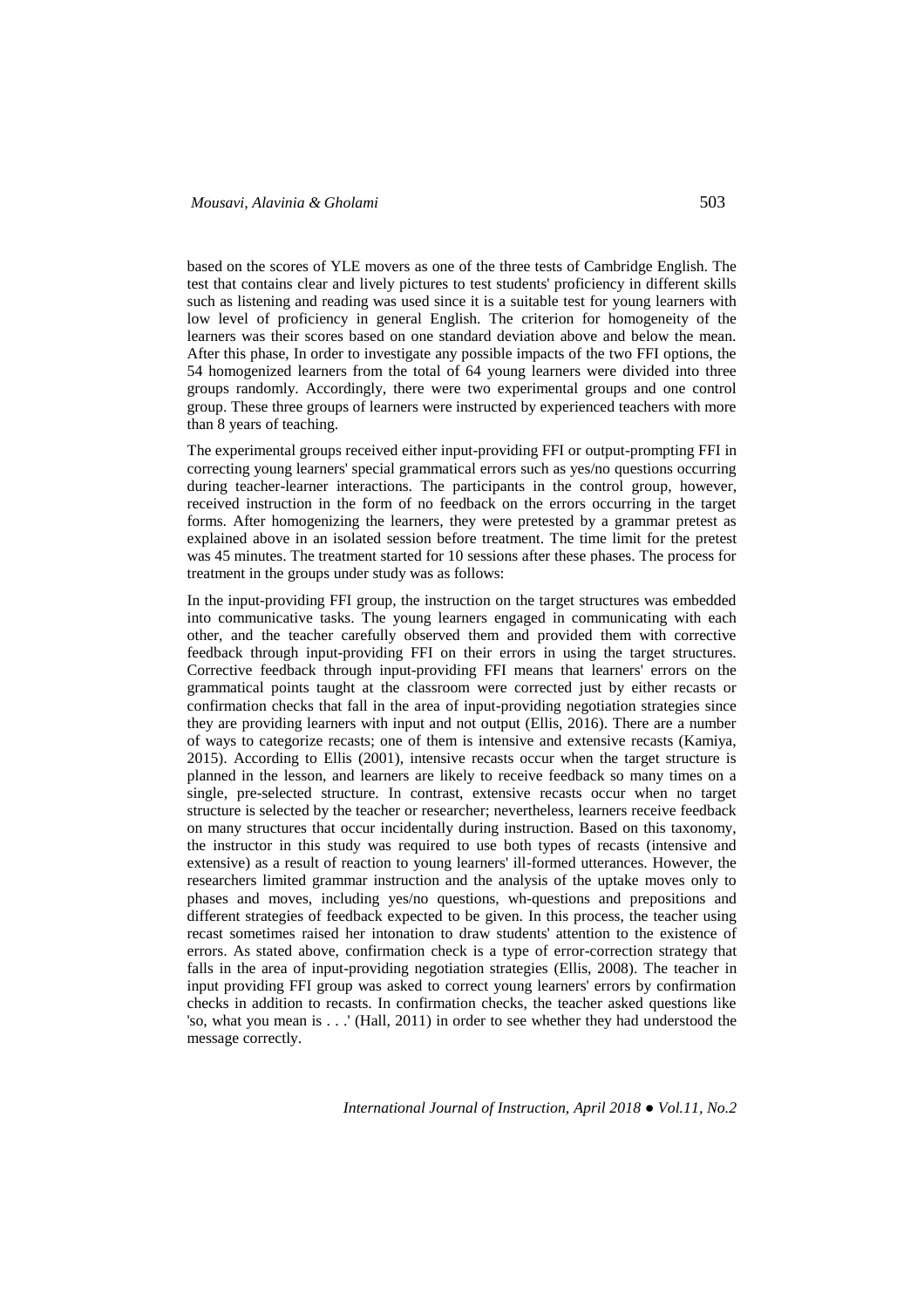All of the tasks and instructions were the same for the output-prompting group except that the young learners' errors on the grammatical points were corrected by other types of strategies i.e., request for clarification, repetition, metalinguistic feedback, elicitation, and explicit correction, labelled prompts (Lyster, 2004), which in the current study are subcategorized into big category of output-prompting strategies. As a matter of fact, the difference between two experimental groups was in the types of reactions by the teacher to the learners' errors in the target forms under study. Finally, the participants in the control group received feedback only on content; it means that the instructor in the control group switched to focus on meaning, not focus on form and ignored the learners' grammatical errors.

It is worth mentioning that the treatment lasted for 10 sessions which was audiorecorded with two mini-sized mp3 voice recorders placed between the teachers and the learners to obtain audio-data from the whole class interactions. There was transcription of those moves accordingly by the researcher. A second rater coded 10% of the audiorecorded data, taken randomly from the ten sessions of instruction. The inter-rater reliability for the uptake moves was considered high at 91.6%. After the treatments, two posttests in grammar were administrated to the learners based on the content of the textbook under study and the instructions that were given by the teachers. The pretest and posttests were piloted before the study by a limited number of participants from the same population (young EFL learners with the same age range at elementary level) to remove some items from the tests or to add the other items based on the results of the pilot study. The reason for using two posttests (i.e., immediate and delayed) was to investigate young learners' short-term and long-term retention of the instruction. The internal consistency of the tests and their inter-rater reliability was found to be 0.79.

### **Data analysis**

To find an answer to the first research question that investigated the difference in the uptake of treatment groups, Chi-square was run. To answer the second research question that was about the existence of any significant difference in the relative effects of inputproviding and output-prompting negotiation strategies on young EFL learners' grammar learning in the short and long run, a repeated measure ANOVA and one-way ANOVA were run to analyse gains in each group and across groups over time, respectively.

# **FINDINGS**

The audio recordings of the instructional treatment sessions were transcribed and analysed to identify the number of errors in the use of special grammatical rules and immediate repair or uptake across different groups in order to explore the existence of any significant difference in the grammar-oriented uptake rates following input providing and output-prompting negotiation strategies among Iranian young EFL learners' classes. The first research question in this study was concerned with the exploration of uptake moves following the implantation of input providing and outputprompting negotiation strategies. Table 1 presents the results of uptake moves following the errors occurring in the groups under study.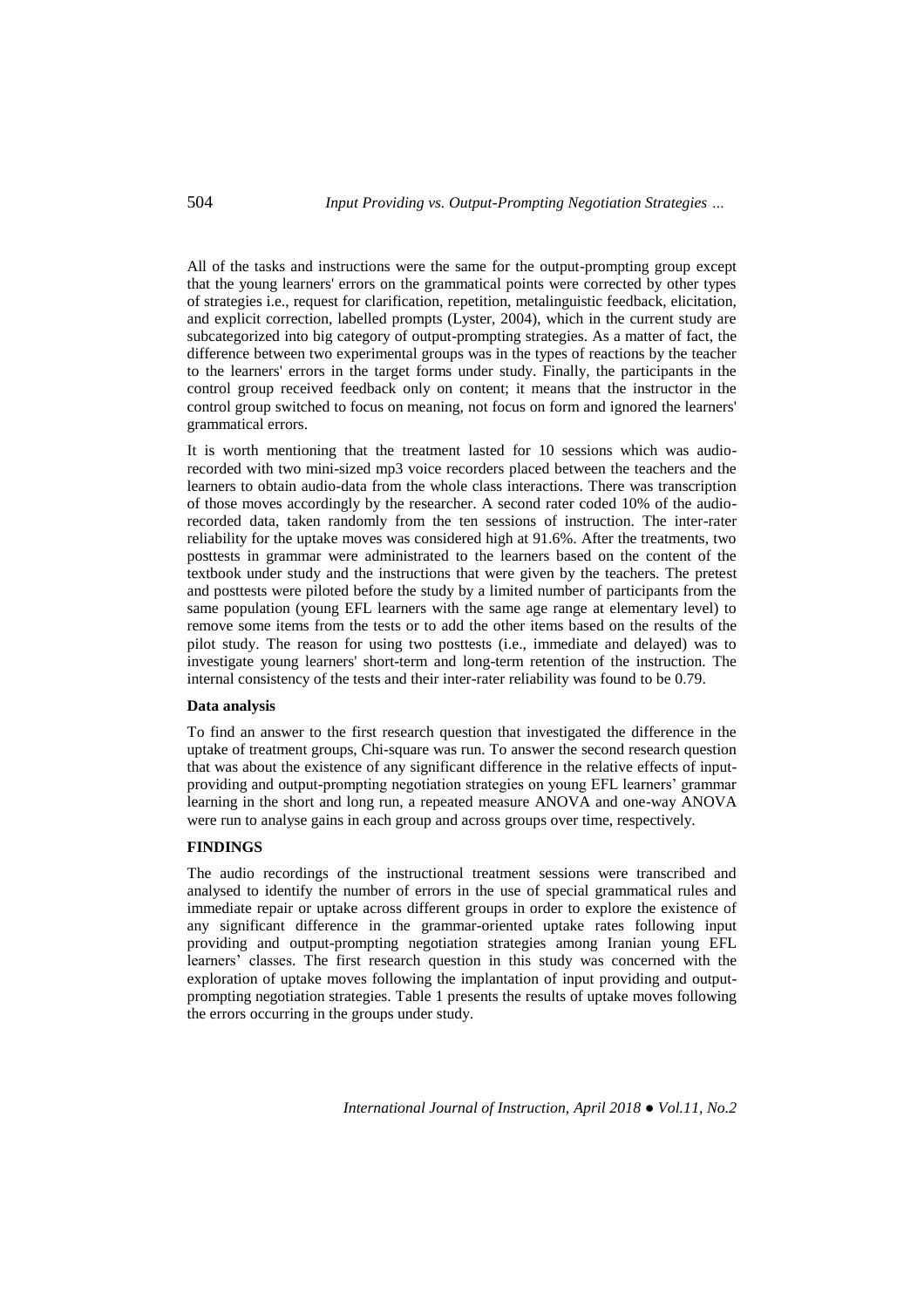Table 1

| Frequency and percentage of uptake moves in the groups |  |  |  |  |
|--------------------------------------------------------|--|--|--|--|
|--------------------------------------------------------|--|--|--|--|

| Groups           | Errors F   | Uptake $F(\%)$ | No uptake $F(\%)$ |
|------------------|------------|----------------|-------------------|
| Input-providing  | -10        | 68 (61.8%)     | 42 (38.2%)        |
| Output-prompting | 133        | 83 (62.4%)     | 50 (37.6%)        |
| No feedback      | 89         | 33 (37%)       | 56 (63%)          |
| Total            | 332 (100%) | 184 (55.5%)    | 148 (44.5%)       |

As shown in Table 1, all three groups produced different numbers of errors followed by different rates of uptake during the treatment sessions. The number of errors covered by input-providing feedback was 110 out of the total, about 68 (61.8%) of the feedbacks led to uptake and 42 (38.2%) of them was ignored by the students; the numbers of errors containing feedback in the output-prompting group was 133 out of which the learners' response in the form of uptake was 83 (62.4%) and finally, the numbers of errors including no feedback on the target forms in the control group was 89 out of the total, just 33 (37%) of which led to uptake. The results of Chi-square analysis on the distribution of uptake moves and no uptake moves revealed that there is a significant difference among group ( $\chi^2$ =17.82; *df* =2; *p* value=0.0001, *p*< 0.05). In other words, depending on the types of feedback instruction in young learners' classes, observable uptake rates were found to differ across groups significantly. Uptake took place in output-prompting and input-providing groups more than twice as many as it did in the no-feedback group. When the two experimental groups were compared, despite the observable discrepancy between the uptake rates, Chi-square analysis did not provide any significant difference between them  $(\chi^2=0.1; df=1; p \text{ value}=0.75, p>0.05)$ .

The second research question dealt with the effectiveness of input-providing and outputprompting negotiation strategies per se on young EFL learners' grammar learning in short and long terms. Prior to comparing the gains in the groups, the normality of the data was checked through Shapiro-Wilk which yielded a normal distribution. Thus, parametric tests were used to compare the performance of the groups per se and across them. The descriptive findings for the use of target forms under study for each group across time are displayed in Table 2.

Table 2

Descriptive Statistics of Groups across Time

| Pre-test         |    |      |      | <b>Immediate Posttest</b> |       |      | <b>Delayed Posttest</b> |           |  |
|------------------|----|------|------|---------------------------|-------|------|-------------------------|-----------|--|
| М                |    |      | SD.  |                           |       | SD   |                         | <b>SD</b> |  |
| Input-providing  | 18 | 6.88 | 1.49 | 18                        | 15.55 | 2.5  | 15.66                   | .74       |  |
| Output-prompting | 18 | 6.66 | 1.53 |                           | 17.33 | 2.22 | 17.88                   | . .67     |  |
| Control          |    | 6 55 | 78   |                           | 11.66 | 197  |                         |           |  |

As it is evident from this table, the means of groups are roughly the same at pretest, while they are different in the immediate and delayed posttests. Since the participants in each group took the test three times (pretest, immediate and delayed posttests), the researchers decided to run repeated measures of ANOVA in order to investigate the gains from pretest to immediate and delayed posttests. In so doing, three repeated measure ANOVA tests were run for pretest, immediate posttest and delayed posttest.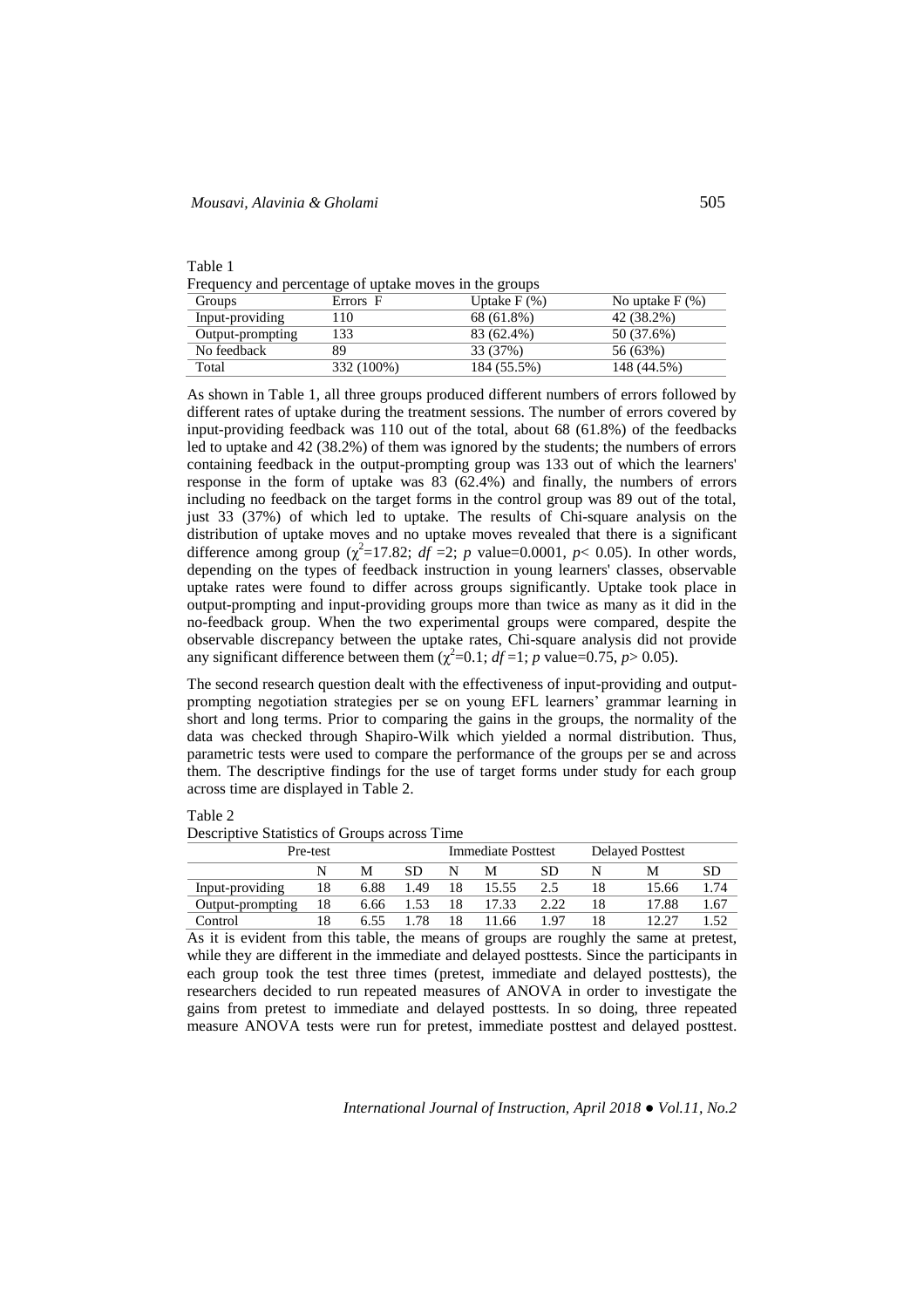Table 3 shows the results of within-subject effect for the first group, that is inputproviding group.

|        | Tests of within-subject Effects for input-providing Group |              |        |         |         |      |             |
|--------|-----------------------------------------------------------|--------------|--------|---------|---------|------|-------------|
| Source |                                                           | Type III Sum | df     | Mean    | F       | Sig. | Partial Eta |
|        |                                                           | of Squares   |        | Square  |         |      | Squared     |
| Time   | <b>Sphericity Assumed</b>                                 | 913.037      |        | 456.519 | 152.727 | .000 | .900        |
|        | Greenhouse-Geisser                                        | 913.037      | 1.334  | 684.640 | 152.727 | .000 | .900        |
|        | Huynh-Feldt                                               | 913.037      | 1.405  | 650.039 | 152.727 | .000 | .900        |
|        | Lower-bound                                               | 913.037      | 1.000  | 913.037 | 152.727 | .000 | .900        |
| Error  | <b>Sphericity Assumed</b>                                 | 101.630      | 34     | 2.989   |         |      |             |
| (Time) | Greenhouse-Geisser                                        | 101.630      | 22.671 | 4.483   |         |      |             |
|        | Huynh-Feldt                                               | 101.630      | 23.878 | 4.256   |         |      |             |
|        | Lower-bound                                               | 101.630      | 17.000 | 5.978   |         |      |             |

Table 3<br>The formulation Tests of Within-Subject Effects for Input-providing

From Table 4, the *F* value for the "time" factor, its associated significance level and effect size ("Partial Eta Squared") can be discovered. Since the assumption of sphericity was violated, it is necessary to look at the values in the "Greenhouse-Geisser" row. Therefore, for ANOVA with repeated measures with a Greenhouse-Geisser correction, the mean scores for grammar learning concentration were statistically significantly different (*F* (1.33, 22.67) = 152.72,  $p < 0.0001$ ). Table 4 only reveals that there are significant differences between the three occasions (pretest, immediate posttest, and delayed posttest); however, in order to find out where this difference lies, there is a need to report pairwise comparison table, which is the Boneferroni post hoc test. Table 4 shows the results of pairwise comparisons for the input providing group.

#### Table 4

Pairwise comparisons for input-providing group

|                                       |   |                            |       | $\circ$ $\circ$   |                                                     |             |  |  |
|---------------------------------------|---|----------------------------|-------|-------------------|-----------------------------------------------------|-------------|--|--|
|                                       |   | Mean                       | Std.  | Sig. <sup>a</sup> | 95% Confidence Interval for Difference <sup>a</sup> |             |  |  |
|                                       |   | Time Time Difference (I-J) | Error |                   | Lower Bound                                         | Upper Bound |  |  |
|                                       | ↑ | $-8.667$                   | .714  | .000              | $-10.562$                                           | $-6.771$    |  |  |
|                                       |   | $-8.778$ <sup>*</sup>      | .613  | .000              | $-10.406$                                           | $-7.149$    |  |  |
| 2.                                    |   | $8.667*$                   | .714  | .000              | 6.771                                               | 10.562      |  |  |
|                                       | 3 | $-.111$                    |       | .332 1.000        | $-.993$                                             | .771        |  |  |
|                                       |   | 8.778                      | .613  | .000              | 7.149                                               | 10.406      |  |  |
|                                       |   | 111                        |       | .332 1.000        | $-.771$                                             | .993        |  |  |
| Decedent contracted monotorly more on |   |                            |       |                   |                                                     |             |  |  |

Based on estimated marginal means

\*. The mean difference is significant at the .05 level.

a. Adjustment for multiple comparisons: Bonferroni.

1. Pretest 2. Immediate posttest 3. Delayed posttest

As is clear from Table 4, for the input-providing group, the difference is significant from pretest to immediate posttest and also from pretest to delayed posttest ( $p < 0.05$ ). However, from the immediate posttest to delayed posttest, the difference is not significant ( $p > 0.05$ ). The same procedure has been done for the output-prompting group. It's worth noting that in what follows, for the sake of brevity and sticking to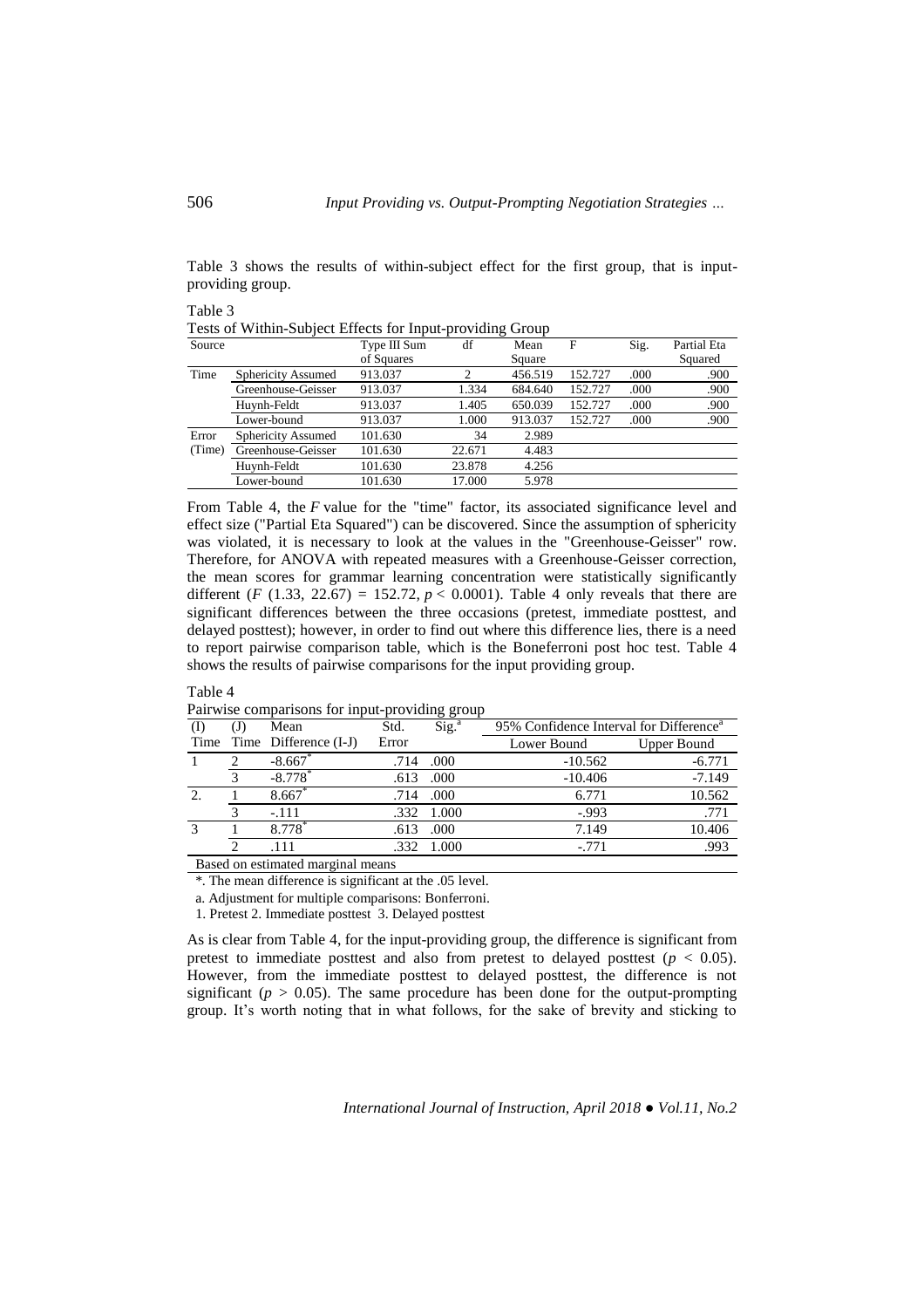journal word limit, only the explanations of tables regarding repeated measure ANOVAs for output-prompting and control group are provided.

As the results revealed, there are significant differences between the three occasions (pretest, immediate posttest, and delayed posttest) in the output-prompting group; furthermore, it is found that there are significant differences among the three occasions (pretest, immediate posttest, and delayed posttest) in the no feedback group. Then, the second null hypothesis that claimed there is no significant difference in the relative effects of input-providing and output-prompting negotiation strategies on young EFL learners' grammar learning in the short and long run was rejected and the results showed that output-prompting group outperformed input-providing and no feedback groups in terms of grammar learning across time.

The third objective of this study was concerned with investigating the relative effects of input-providing and output-prompting negotiation strategies on young EFL learners' grammar learning in the short and long run. One-way ANOVA was run to test the gain differences across the groups. Table 5 shows the results of one-way ANOVA of the tests.

|                   | Results of One-Way ANOVA |                |    |             |              |      |
|-------------------|--------------------------|----------------|----|-------------|--------------|------|
| <b>Tests</b>      |                          | Sum of Squares | df | Mean Square | $\mathbf{F}$ | Sig. |
| pre               | Between Groups           | 1.037          | 2  | .519        | .200         | .819 |
|                   | Within Groups            | 132.222        | 51 | 2.593       |              |      |
|                   | Total                    | 133.259        | 53 |             |              |      |
| Post1             | <b>Between Groups</b>    | 302.370        | 2  | 151.185     | 30.067       | .000 |
|                   | Within Groups            | 256.444        | 51 | 5.028       |              |      |
|                   | Total                    | 558.815        | 53 |             |              |      |
| Post <sub>2</sub> | <b>Between Groups</b>    | 287.444        | 2  | 143.722     | 52.585       | .000 |
|                   | Within Groups            | 139.389        | 51 | 2.733       |              |      |
|                   | Total                    | 426.833        | 53 |             |              |      |

Table 5

Regarding pre-test, it is worth mentioning that since the *p*-value is  $.819 \ge 0.05$ , it can be said that the groups are homogeneous before treatment,  $F(2, 51) = .200$ ,  $p = .819$ , but in immediate posttest *p*-value is .000  $\leq$  0.05, and it can be said that the groups are different from each other after treatment,  $F(2, 51) = .30.06$ ,  $p = .000$ . In fact, experimental group learners outperformed in grammar learning in the short run. Like immediate posttest, in delayed posttest, the three groups were different since *p*-value is .000  $\leq$  0.05, F (2, 51) = .52.8,  $p = .000$ . In order to know where the differences are, post hoc tests were run in both immediate posttest and delayed one.

As the results of post-hoc analysis revealed, there was a significant difference among the three groups on both immediate and delayed posttests. Consulting the descriptive data in Table 2, it can be concluded that input-providing and output-prompting groups have both made a better improvement compared to control group in terms of grammar retention based on the immediate and delayed posttest results. However, the performance of output-prompting group is witnessed to be better than the other two groups on both immediate and delayed posttests.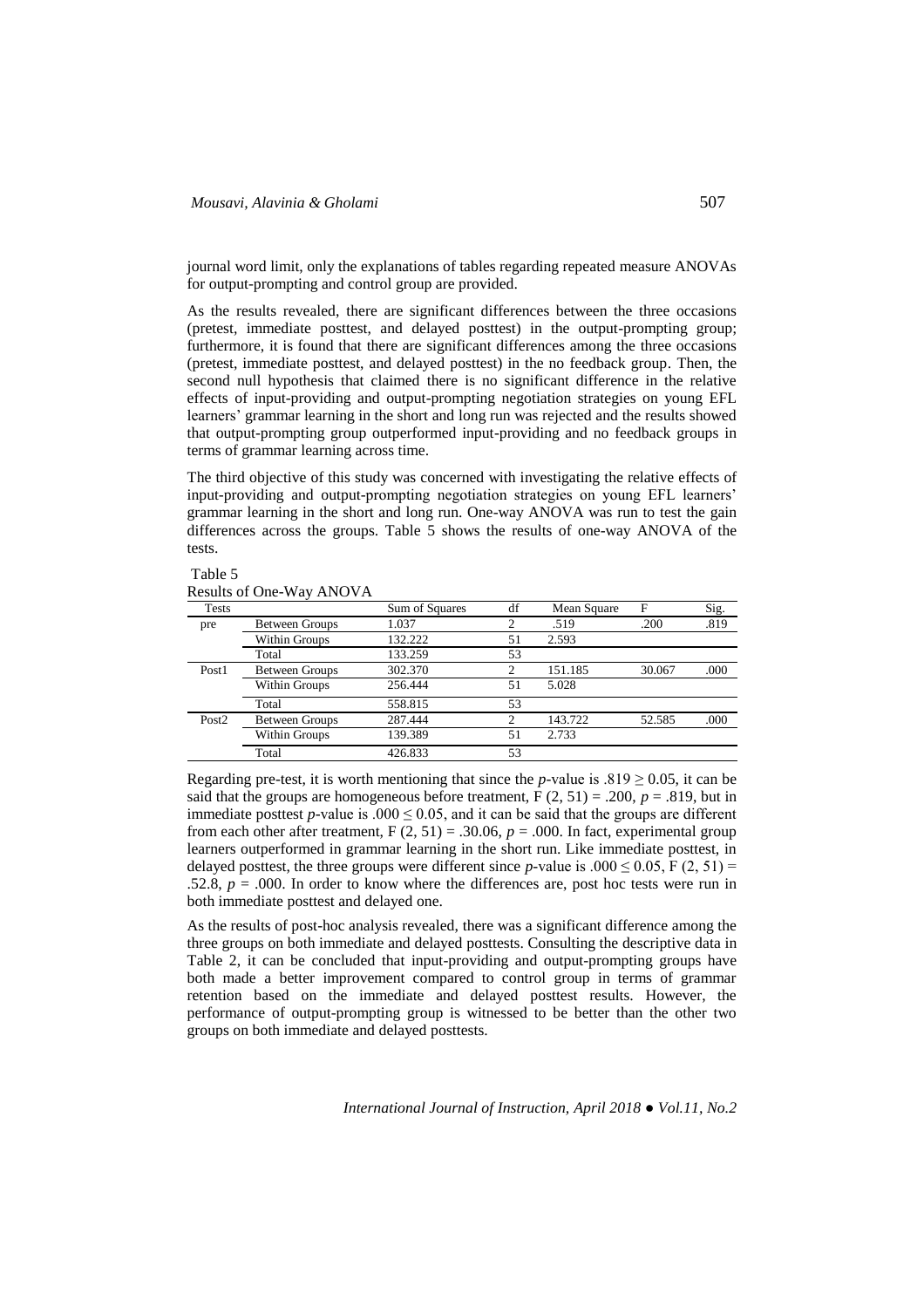508 *Input Providing vs. Output-Prompting Negotiation Strategies …*

# **DISCUSSION**

As stated before, the aim of the present study was to explore the existence of any significant difference in the grammar-oriented uptake rates following input-providing and output-prompting negotiation strategies as well as no feedback group as the control group in Iranian young EFL learners' classes. Furthermore, the study aimed at discovering the effectiveness of the above-mentioned strategies on grammar performance of specific target forms (wh- and yes/no questions and prepositions) in the short and long runs. Based on the findings in Table 1, the type of negotiation strategies, that is input-providing and output-prompting strategies, was found to have a significant difference on the observational uptake rates and the rates of uptake at input-providing and mostly at output-prompting classes were more than those of no feedback group.

In order to answer the second research question, a repeated measure ANOVA was run and based on the findings from Tables 2 to 9, its results represented that outputprompting group outperformed input-providing and no feedback groups in terms of grammar learning in the short and long run.

One justification for the higher effectiveness of output-prompting strategies or prompts both in orally observed uptake moves as well as in posttests can be attributed to their endemic nature. As Extract 1 illustrated, in output-prompting strategies, the teacher pushes language learners in order to make them retain language forms which have been learnt and saved in long-term memory. In addition, as pointed out by Ellis (2016), the necessity of producing output after output-prompting strategy obliges learners to produce more uptake and in fact be more sensitive to their own production. Such a requirement is less in place in the case of input-providing negotiation strategies. It seems quite plausible to assume that uptake moves on the part of learners in prompts look more to be an obligatory one, whereas in input-providing ones, such moves tend to be more optional and the learner is less compelled to take this move or could simply ignore it. This may account for the highest frequency of uptake moves in classes and the highest gains of the group receiving out-prompting negotiation strategies in the posttests.

When comparing input-providing strategy with no feedback group, we find that inputproviding group outperformed no feedback group in grammar learning, even though the impact of input-providing was less than output-prompting strategy. The reason can go back to the fact that the teacher in input-providing group mostly used feedbacks in the form of implicit correction (recast) and low age of the learners of the current study hindered them from clearly getting the correct target form. Based on the analysis of the audio-recordings from teacher–learner interactions, there were occasions when the learners in the input-providing group were baffled with the type of feedback or strategy and finally after repetitions of feedback in teacher's turn, the students produced the correct form of the grammar. Extract 3 demonstrates such a presumably confusing focus on form episode:

*Extract 3:* S: **Does** your mom's name **is** Sara? S: No she doesn't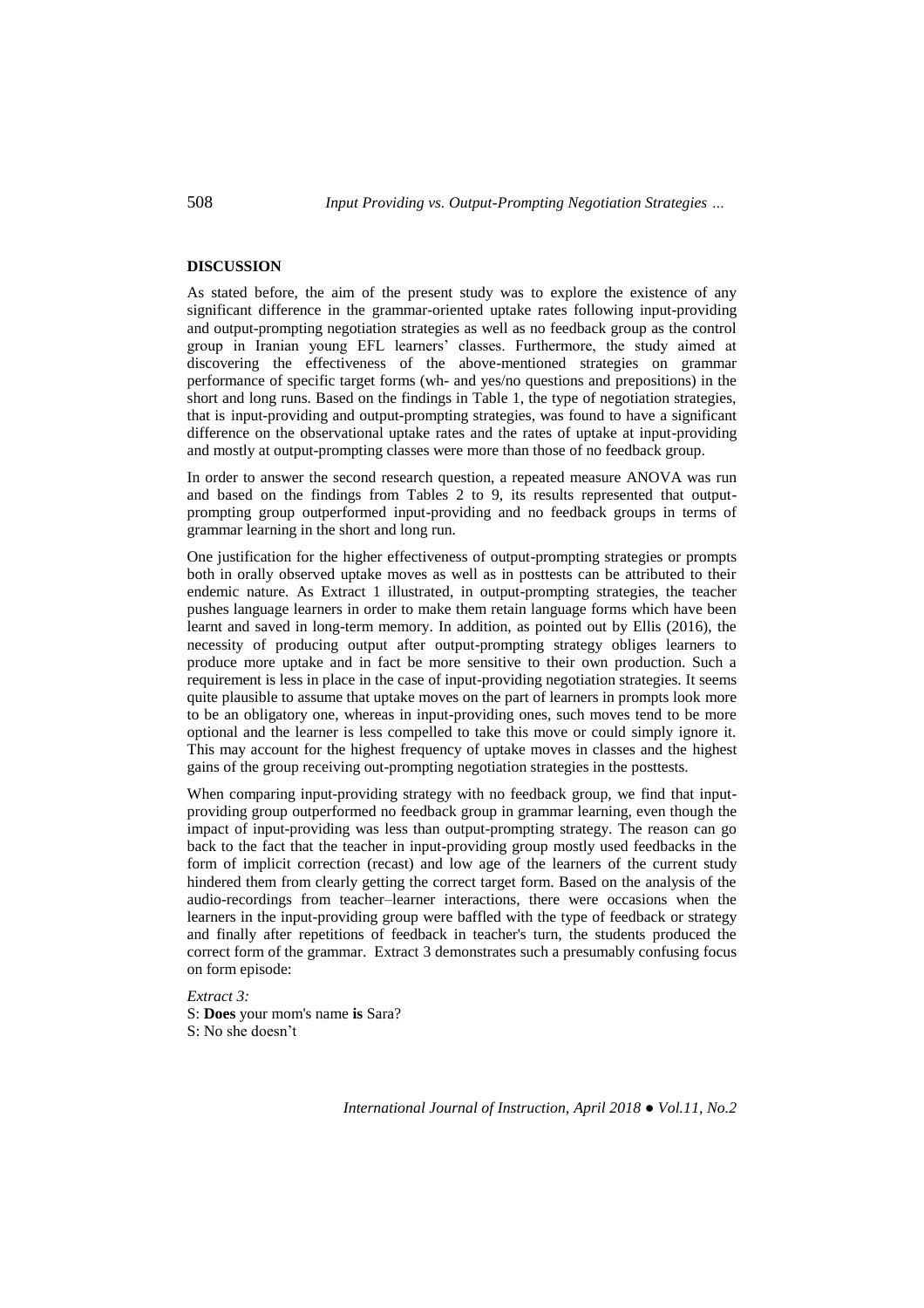T: A problematic issue, let's write it on the board

Teacher wrote the incorrect sentence of ' **Does** your mom's name **is** Sara? 'on the board.

T: Correct the sentence, it is incorrect

S: Does your mom's name Sara?

S: What's your mom name?

...

....

T: In these type of sentences, you should omit one.

S: Your mom's name is Sara?

T: This is a statement not a question.

S: Is your mom's name Sarah?

T: Yes finally, excellent

As is clear from the extract, the teacher involved the student through the outputprompting strategy to learn the special target form in a correct manner and avoid using two question marks in one sentence.

The findings of the current study are in line with some previously conducted studies (e.g. Ammar & Spada, 2006; Lyster, 2004; Lyster & Mori, 2006). For example, Lyster and Mori (2006) stated that form-focused instruction in general and prompts in particular are effective in language classrooms, but teachers can use recasts as one major type of input-providing strategies in highly form-focused classrooms. In contrast, they can use prompts (equated with output-prompting strategies in the current study) in classrooms that are more meaning-focused. The finding can also be attributable to the nature of the learners and the target structures. In other words, some learners appear to be more receptive to prompt than recasts, and that some structures seem more amenable to prompts than recasts. Of course, this issue warrants further research. Given the design of this very study and its focus on some target forms such as wh-questions, these findings can be added to other studies which have been done to clarify the impact of different types of feedback on various language forms.

Although the present study was subject to some limitations such as test items that should be more than the number administered in this very study, actually, future body of research should juxtapose output-prompting strategies in all dimensions, either related to one another or to recasts and its various types, taking into consideration different types of language forms as well as learner differences. The differences in the language learners may be related to aptitude and the ability to analyse the language (Sheen, 2007), working-memory (Trofimovich, Ammar & Gatbonton, 2007), and proficiency (Ammar & Spada, 2006).

As for the implications of the study, this study supports the notion that pedagogical approaches to correcting grammar in Iran need special attention since this area of teaching English is very important in EFL process. This research was conducted to indicate the importance of negotiation strategies, and output prompting as one of the strategies was found to be very helpful in improving grammatical accuracy of the L2 learners. The implications of this study can be helpful for the use of language teachers who can employ output-prompting strategy more in their classes for improving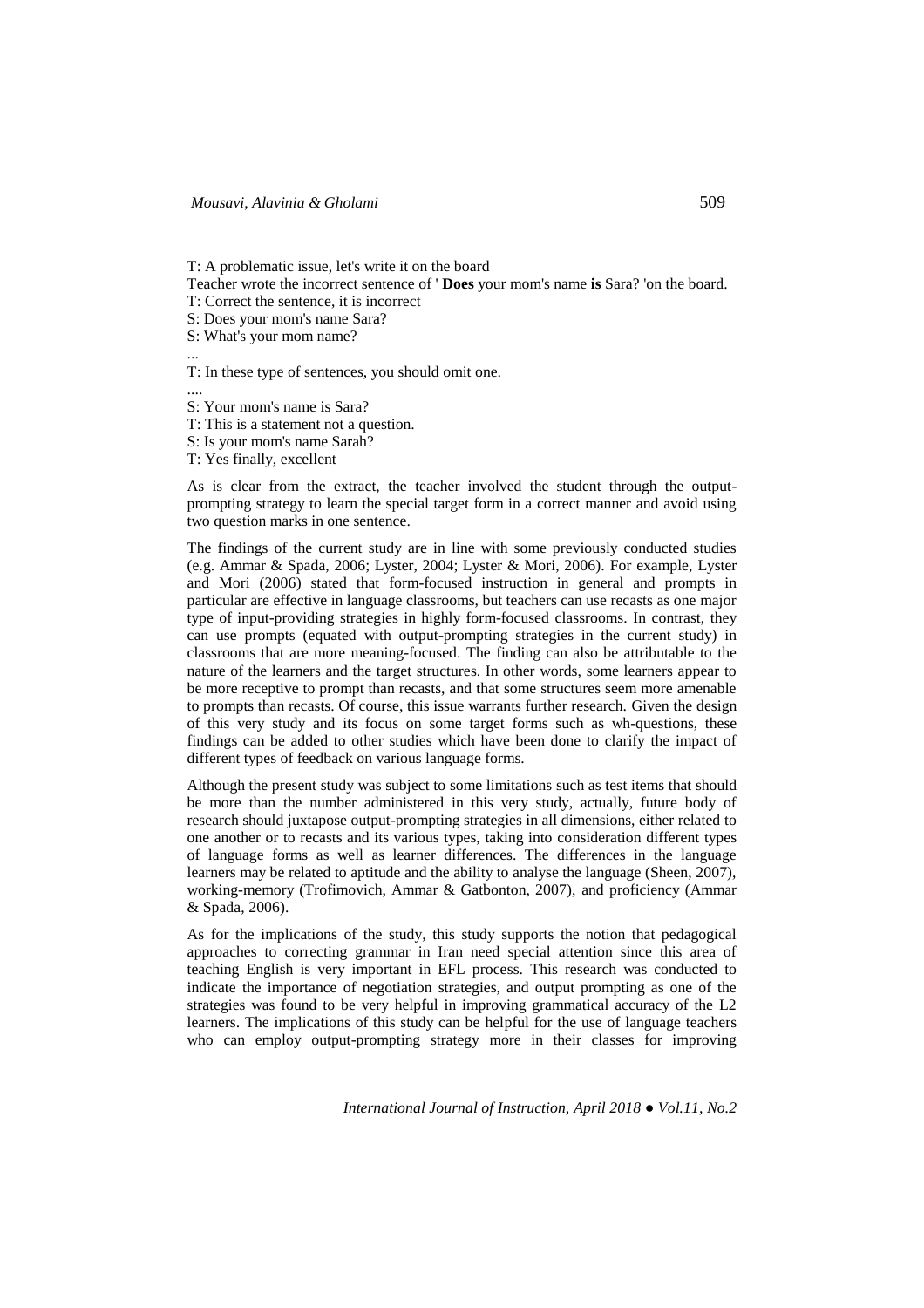510 *Input Providing vs. Output-Prompting Negotiation Strategies …*

grammatical accuracy of the learners. Teacher trainers can also instruct the teachers how to use focus on form options in teaching process and encourage them to draw more attention to output-prompting ones along with other focus on form interventions. Material designers can prepare materials that encourage teachers and learners to use output-prompting strategy in the classroom based on students' level of knowledge and their individual differences. Also, as a comprehensive and comparative study, the research can help EFL teachers be aware of the nature of the errors and usefulness of corrective feedback as a useful device to lead their students to enhance linguistic competence.

### **CONCLUSION**

Focus on form, in general, and negotiation strategies, in particular, have gained a critical place in language education for different reasons. One of them can be the fact that they have become one of the choices that instructors can make, and the other is that negotiation strategies are considered by some scholars one of the prime factors of effective teaching (Grim, 2008). It is noteworthy that learners' needs and their preferences are the most important decisions of a teacher in choosing negotiation strategies in instructional settings. The current study illustrated that such decisions may make a difference in learning special target forms such as wh-questions, yes/no questions, and prepositions. The rate and frequency of observational uptake after feedback in the forms of input-providing, output-prompting and no feedback group was the first focus of the study. This study found statistically significant differences in the rates of uptake after the strategies under the study and its distribution was at its highest in output-prompting group. The present study also investigated the effectiveness of input-providing and output-prompting negotiations in learning special grammatical forms across time. The findings revealed that output-prompting was more effective in learning target forms both in the short and long terms. The negotiation strategies studied in this study warrant much additional examination not exclusively for future research related to big area of focus on form but also for studies in the field of second language acquisition since different types of instruction may evoke different patterns of development.

#### **REFERENCES**

Ammar, A., & Spada, N. (2006). One size fits all? Recasts, prompts, and L2 learning. *Studies in Second Language Acquisition, 28,* 543–574.

Doughty, C., & Varela, E. (1998). Communicative focus on form. In C. Doughty, & J. Williams (Eds.), *Focus on form in classroom second language acquisition* (pp. 114– 138). New York, NY: Cambridge University Press.

Ellis, R. (2001). Introduction: Investigating form-focused instruction. *Language Learning, 51*, 1–46.

Ellis, R. (2008, 2nd ed.). *The Study of Second Language Acquisition*. Oxford: Oxford University Press.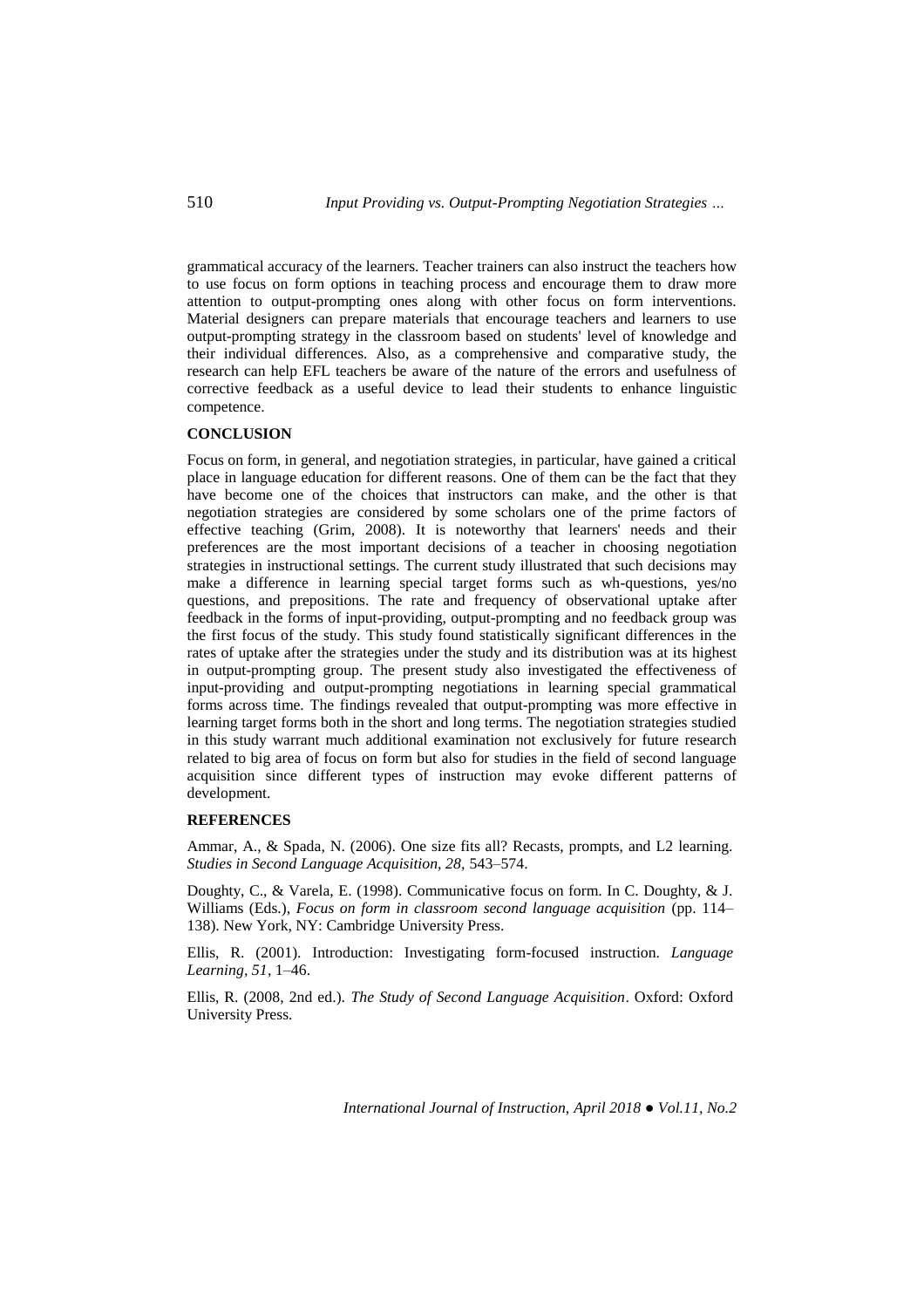Ellis, R. (2012). *Language teaching research and language pedagogy*. West Sussex, UK: Wiley-Blackwell.

Ellis, R. (2016). Focus on form: A critical review. *Language Teaching Research*, *20*(3), 1–24.

Gholami, J., & Aliyari, S. (2015). The impact of planned preemptive focus on form on Iranian EFL learners' essay writing ability. *International Journal of Pedagogies and Learning, 10*(3), 234-245.

Gooch, R., Saito, K., & Lyster, R. (2016). Effects of recasts and prompts on second Language pronunciation development: Teaching English /r/ to Korean adult EFL learners. *System, 60*, 117-127.

Grim, F. (2008). Integrating focus on form in L2 content-enriched instruction lessons. *Foreign Language Annals, 41*(2), 321–346.

Hall, G. (2011). *Exploring English language teaching, language in action*. New York: Routledge.

Hatch, E. (1978). Acquisition of syntax in a second language. In J. Richards (Ed.), *Understanding second and foreign language learning* (pp. 34-70). Rowley, MA: Newbury House.

Kamiya, N. (2015). The effectiveness of intensive and extensive recasts on L2acquisition for implicit and explicit knowledge. *Linguistics and Education, 29*, 59– 72.

Krashen, S. (1981). *Second language acquisition and second language learning*. Oxford: Pergamon Press.

Loewen, S., & Nabei, T. (2007). Measuring the effects of oral corrective feedback on L2 knowledge. In A. Mackey (Ed.), *Conversational interaction in second language acquisition: A collection of empirical studies* (pp. 361–376). Oxford: Oxford University Press.

Loewen, S., & Philp, J. (2006). Recasts in the adult English L2 classroom: Characteristics explicitness, and effectiveness. *Modern Language Journal, 90*(4), 536– 556

Long, M. (1991). Focus on form: A design feature in language teaching methodology. In K. de Bot, R. Ginsberg, & C. Kramsch (Eds.), *Foreign language research in crosscultural perspective* (pp. 39-52). Amsterdam: Benjamins.

Long, M. H. (1983). Native speaker/non-native speaker conversation and the negotiation of comprehensible input. *Applied Linguistics, 4*(2), 126-141.

Long, M. H. (1996). The role of the linguistic environment in second language acquisition. In C. Ritchie, T. K. Bhatia (Eds.), *Handbook of language acquisition, vol. 2. Second Language Acquisition* (pp. 413-468). New York: Academic press.